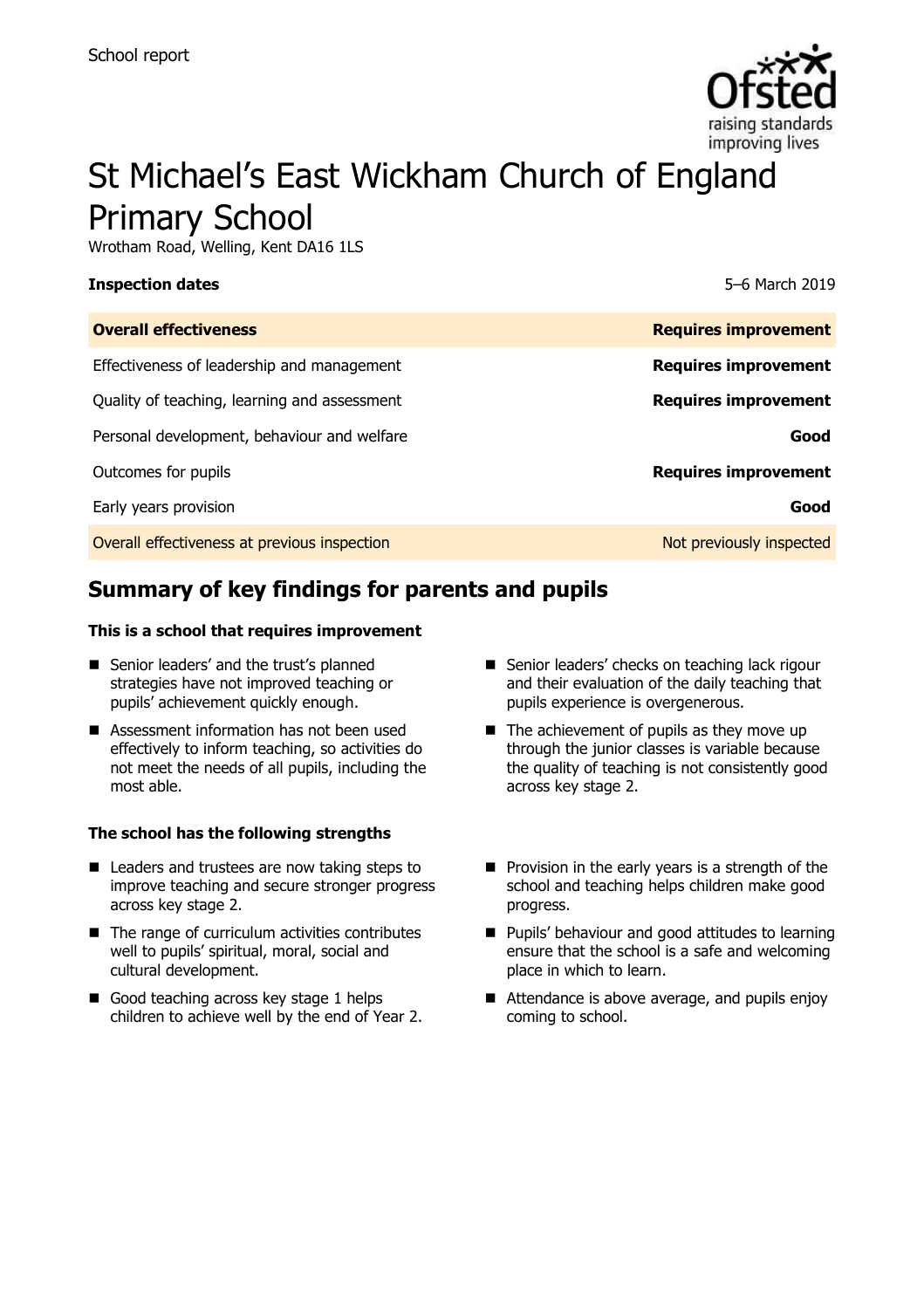

# **Full report**

### **What does the school need to do to improve further?**

- Improve the effectiveness of leadership and management by:
	- ensuring that monitoring and evaluation of teaching is carried out more effectively and actions for improvement are clearly addressed, making sure that teaching is consistently good or better across key stage 2
	- providing further opportunities to strengthen leadership capacity across the school by enabling middle leaders to have greater opportunities to monitor and evaluate in their focus areas
	- ensuring that the good teaching practice that exists at the school and across the trust is shared with all teachers.
- Improve teaching and learning across key stage 2 so that pupils achieve as well as they can by ensuring that:
	- teachers use assessment information to make sure that activities sufficiently challenge all pupils and can be adapted to meet their individual learning needs
- Improve pupils' progress across key stage 2 in reading, writing and mathematics so that they achieve in line with national expected standards.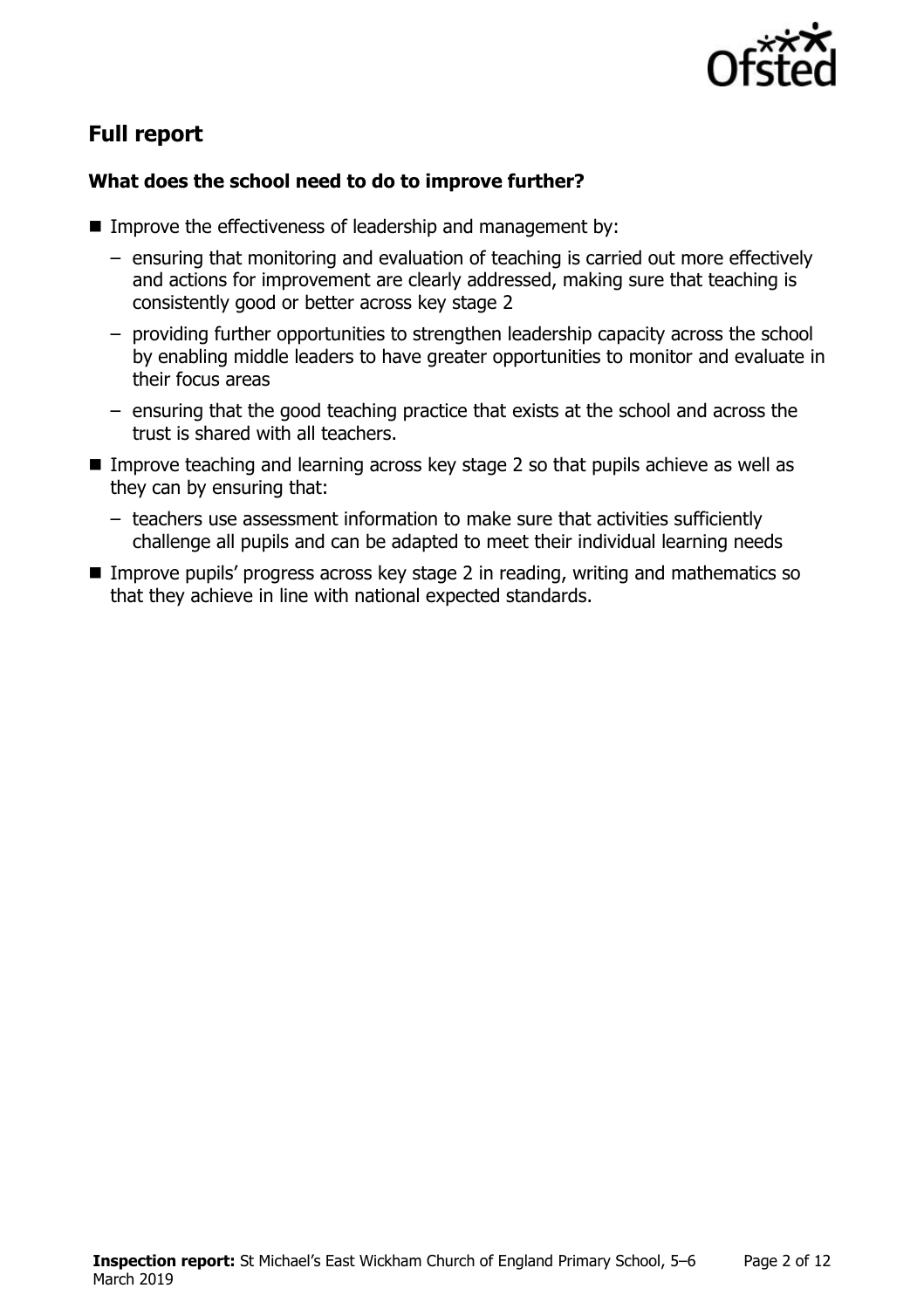

# **Inspection judgements**

#### **Effectiveness of leadership and management Requires improvement**

- The way the senior leadership team monitors and evaluates teaching has not led to rapid enough improvement in the past. Following low key stage 2 outcomes in 2018, leaders and trustees are now taking more effective steps to improve teaching and secure progress across this age range.
- Monitoring and evaluation is not yet rigorous enough, both within school and from the trust. Consequently, some aspects of the school's evaluation are over-generous. The trust's improvement partners identify actions for planned improvement, but they are not suitably specific in supporting senior leaders on how improvements need to be made. For example, actions include 'for school leaders to support staff so that the level of consistency around the school continues to develop'.
- Mathematics, literacy and assessment leaders have benefited from good training from the trust. They demonstrate secure knowledge in their focus areas and a commitment to improving outcomes for pupils. However, middle leaders have few opportunities to build on this training to monitor and evaluate in lessons, so they can support, challenge and coach staff to improve the quality of teaching and learning further.
- At the start of the academic year, leaders introduced a mathematics mastery programme to address historical gaps in pupils' learning. This has raised the profile of mathematics across the school, but it is too early to see the impact of this initiative on the end of key stage 2 outcomes.
- At the same time, leaders introduced a range of actions to improve pupils' literacy skills, with a strong focus on developing vocabulary and improving pupils' reading comprehension skills. This is supporting teachers well in helping pupils to identify the different types of questions to use when undertaking reading comprehension activities. However, this work is still in its infancy. More time is needed to enable current pupils to address historical gaps in their learning, and apply their better understanding of grammar, punctuation and spelling, from their reading studies, to their writing.
- Leaders have used the primary sports funding successfully to promote pupils' engagement in sporting activities during the lunch break and participation in a range of sports tournaments. Funding is also used to increase the confidence of teachers to deliver aspects of physical education through a coaching programme for gymnastics.
- Leaders were proactive in commissioning a pupil premium review. Additional funding is used to provide considered support for the very few disadvantaged pupils at the school. This additional funding is beginning to have an impact. In 2018, at the end of key stage 2, gaps in pupils' progress narrowed between disadvantaged pupils and other non-disadvantaged pupils nationally.
- Spiritual, moral, social and cultural development is promoted well throughout the school's broad curriculum and trips. Careful consideration is given to plan opportunities which enhance pupils' awareness of other cultures, as well as providing opportunities for preparing pupils well for life in modern Britain. Pupils appreciate the range of opportunities to lead and contribute to their school community, for example as school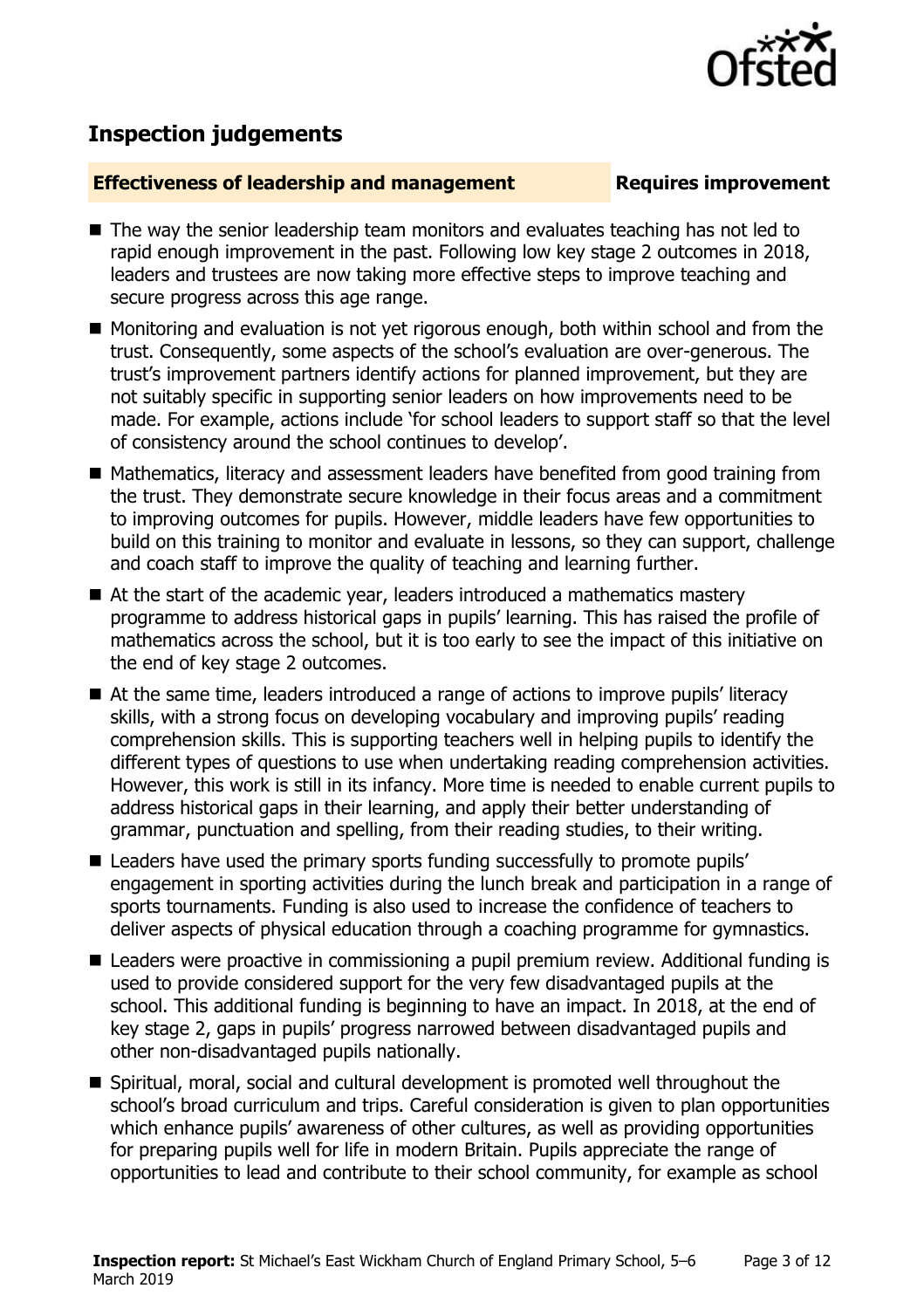

councillor, librarian or from organising and fundraising for charities and those in need.

### **Governance of the school**

- Trustees are steadfast in their desire to support and challenge the school. They are aware that prior to joining the trust, end of key stage 2 outcomes had declined following a lengthy period when systems and processes had not been rigorously monitored.
- Trustees are dedicated to procuring both educational and operation support for leaders, including the local governing body. The trust implemented a range of support from the academy's executive leaders, a diocesan school improvement partner and an interim headteacher consultant, immediately after the school opened in September 2017. This leadership support, along with good administrative support, and training and development, have had some positive impact on the school community.
- $\blacksquare$  However, this support and the school's planned strategies have not improved teaching or pupils' achievement quickly enough in the past. Trustees have relied on leaders' generous evaluation to rate the school's performance. Following disappointing end of key stage 2 outcomes, trustees are taking further action to support the school's key priority in 'improving the attainment and progress of all pupils across the school'. This term sees the setting up of an action group to scrutinise standards and the impact of initiatives.

### **Safeguarding**

- $\blacksquare$  The arrangements for safeguarding are effective.
- Trustees, governors and leaders are clear about their statutory safeguarding responsibilities. Checks on the suitability of staff to work at the school are in line with current guidelines.
- Recent training and updates ensure that all staff are aware of any potential risks and are fully up to date with current legislation, including the school's response to the 'Prevent' duty, county lines, child sexual exploitation and female genital mutilation. Clear systems are in place to keep pupils safe, and staff understand the process for sharing information.
- $\blacksquare$  The school works well with parents and carers to create a strong culture of safeguarding, for example providing good guidance and information on online safety. Most parents who responded to Ofsted's online survey, Parent View, agree with the statement that their child feels safe at the school.

#### **Quality of teaching, learning and assessment Requires improvement**

- Despite some good teaching practices seen, the quality of teaching is not always good enough across the junior classes and requires improvement to be consistently good or better.
- **Pupils' books show unaddressed inconsistencies in the application of the school's**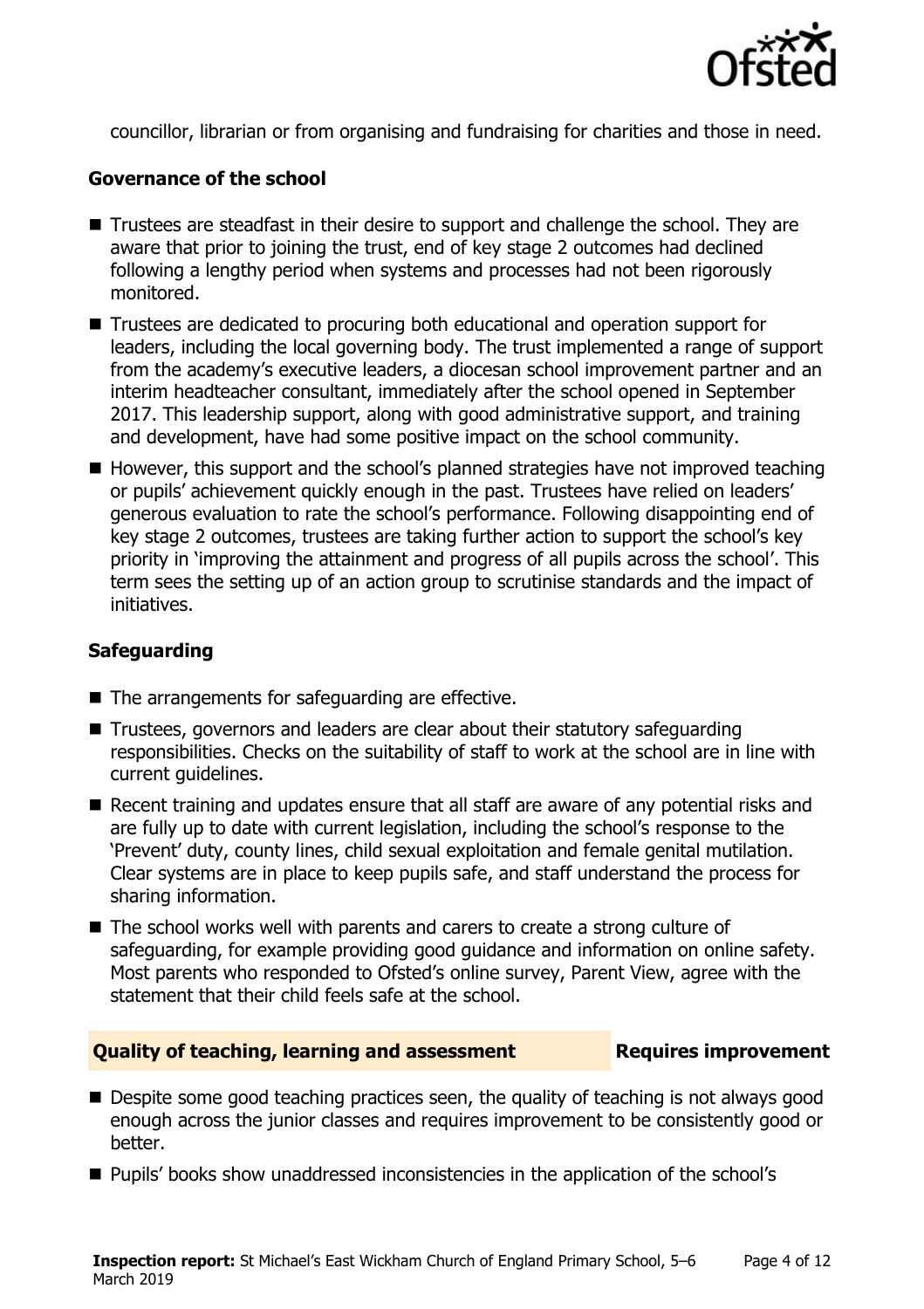

marking and feedback policy.

- Where teaching is less than good, teachers do not consistently provide learning that is matched to pupils' needs. For example, in these lessons, teachers do not adapt their plans to meet pupils' needs, or reshape tasks and explanations during lessons to help pupils' understanding. Consequently, expectations of what some pupils can achieve are not high enough, which weakens their progress, or activities are too hard for the less able, which limits their full engagement.
- Teachers do not always explain clearly what they expect pupils to be able to do or achieve by the end of an activity. Consequently, learning slows as pupils are not focused on the key tasks that will support their learning. For example, where teaching is less effective, thinking time in lessons is not significantly leading to improvement as pupils are unclear of how to improve and what needs to be achieved. Time is wasted on cutting or sticking worksheets into books at the expense of engaging in their learning or practising key skills.
- Some tasks set within mathematics and the wider curriculum limit opportunities for pupils to deepen their knowledge, understanding and skills. For example, the many worksheets reduce the opportunity for pupils to consider how best to present their written information or data, or in practising using compasses, rulers and other mathematical equipment when drawing tables or graphs. The format of the worksheets can limit pupils' opportunities, particularly the most able, to develop their ideas further.
- $\blacksquare$  However, teachers are using the recent training in mathematics to implement planned opportunities for practising fluency, reasoning and problem-solving. New resources have been purchased which are closely linked to ages and stages of the national curriculum. These are supporting teachers in ensuring greater coverage of the mathematics curriculum. However, it is too soon to gauge the full impact of this recent initiative on planning more appropriately pitched learning opportunities. Learning in pupils' mathematics books highlights planned opportunities to solve word problems of increasing length and complexity, but fewer opportunities for focusing on improving mathematical reasoning.
- Recent initiatives to improve reading across the school are having a clearer impact. Pupils talk readily about the new books studied in class, the recently introduced trips to the local library, and their enjoyment of reading. Teachers are using their training to choose interesting texts on which to plan literacy lessons that engage pupils' interests. These carefully chosen texts are providing pupils with increased opportunities to develop their understanding across a wider range of literature and is helping pupils to broaden their vocabulary and improve their writing. However, at key stage 2, inconsistencies remain in the teaching of grammar, punctuation and spelling and its application to support pupils in writing for different purposes.
- $\blacksquare$  The teaching across key stage 1 is good. Here teachers use their understanding of pupils' starting points and plan learning better matched to pupils' needs. Teachers demonstrate a stronger awareness of the next steps in pupils' learning, clarifying clearly how pupils can improve and what needs to be done.

#### **Personal development, behaviour and welfare Good**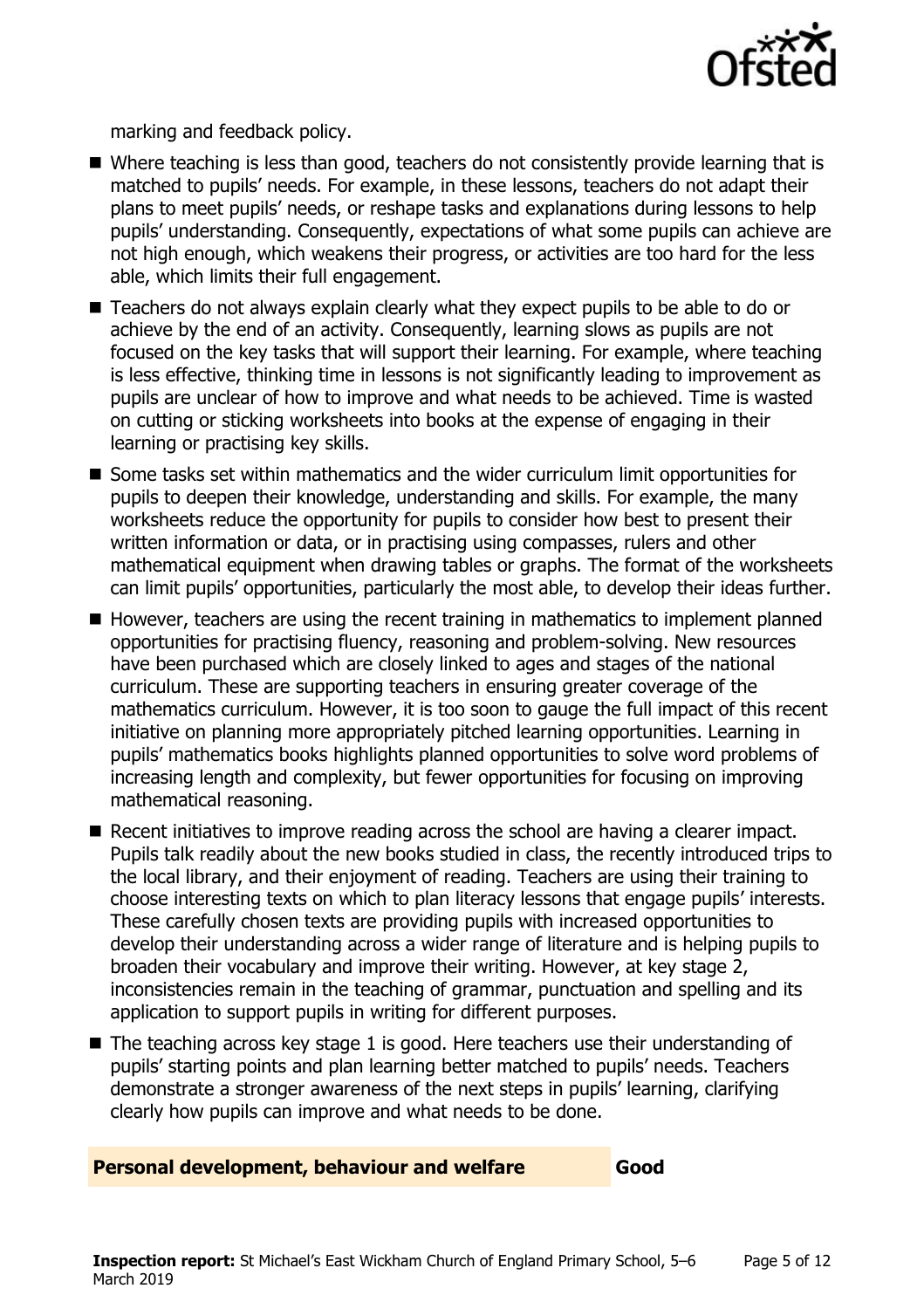

#### **Personal development and welfare**

- The school's work to promote pupils' personal development and welfare is good. Pupils across the school are encouraged to be active members of their community. Older pupils have many opportunities to act as role models to others, for example Year 6 pupils taking careful hold of the youngest children's hands and chatting and walking with them to the local church. Older pupils are extremely attentive and listen very carefully to their younger peers, who in turn show genuine joy on their arrival to class.
- **Pupils are taught how to keep themselves safe when out on trips and how to cross** roads safely. Pupils know what constitutes inappropriate behaviour towards others, which includes all forms of bullying. They are taught how to keep themselves safe when using the internet.
- Two members of staff have undertaken training as youth mental health first aiders. They lead on the school's well-being and personal, social and health education programmes, which support pupils' good understanding of how to keep healthy, interact positively with others and live in the wider world. Pupils spoken to say that they feel safe, are happy and enjoy their time at the school.

#### **Behaviour**

- $\blacksquare$  The behaviour of pupils is good. They are polite and welcoming to visitors. They work hard in lessons, sharing resources particularly well. Pupils are considerate of the views of others and listen with interest.
- The school site is well maintained, and graffiti and litter-free. Pupils make a point of packing equipment away at the end of lessons and when they leave classes, demonstrating their pride in the school.
- Attendance is above the national average and rates for persistent absence are well below the national, reflecting pupils' positive attitude towards schooling. The school works well with agencies and families to ensure that pupils who are unable to attend because of medical needs are well supported, ensuring that no groups of pupils are affected negatively by low attendance.

#### **Outcomes for pupils Requires improvement**

- Outcomes require improvement because most pupils across key stage 2 do not make consistently strong progress across the curriculum, especially in mathematics and literacy.
- **Pupils have fallen behind in the past and teaching over time has not been good enough** to ensure that they catch up quickly in all areas. Leaders are aware that inconsistencies in the quality of teaching in the past, across year groups and subjects, have contributed to the low outcomes in key stage 2.
- Work in pupils' books shows that although most pupils are making progress, they still do not make the consistently good or better progress required in all areas to catch up.
- The school's own performance information shows some recent improvement, but book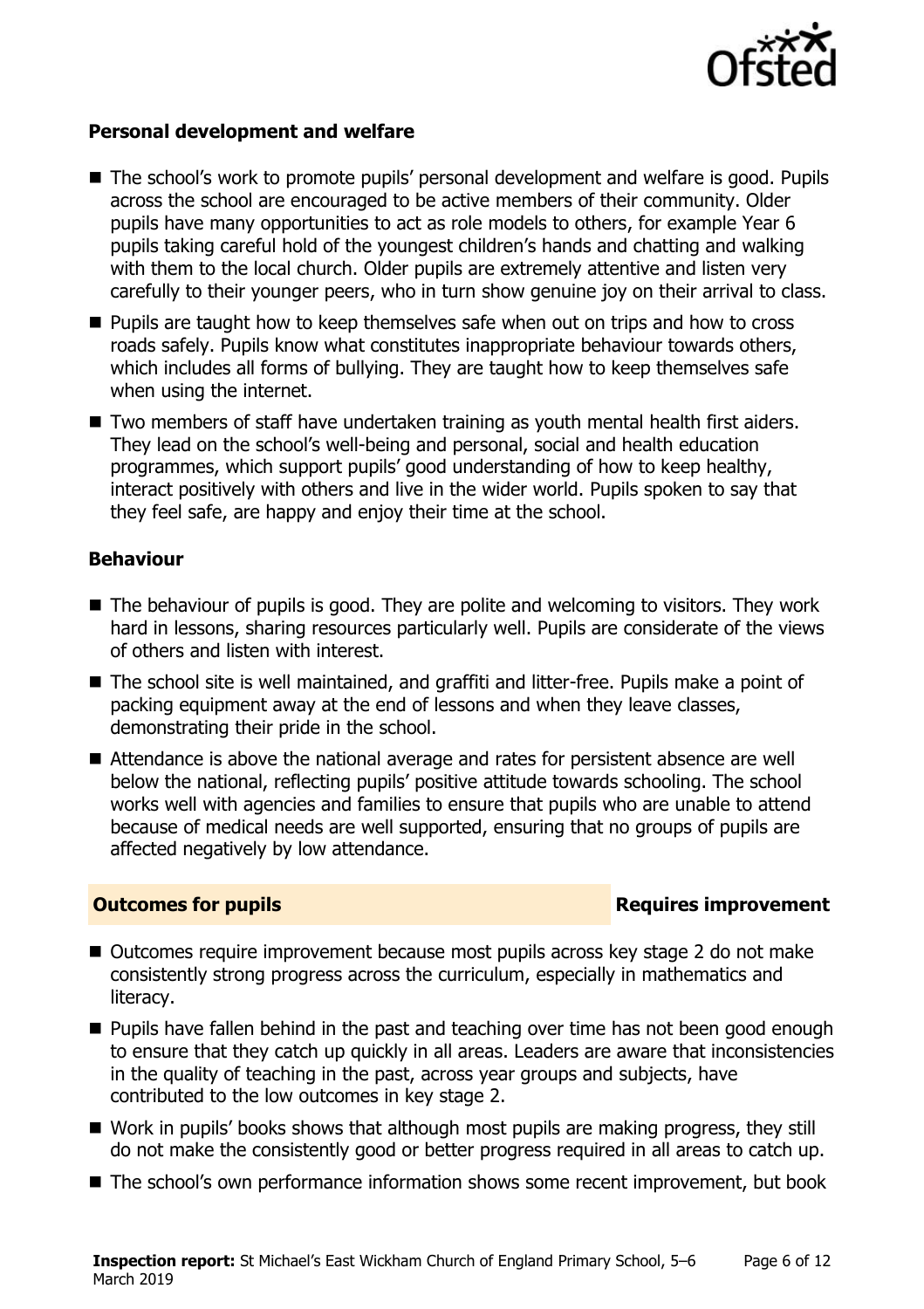

scrutiny during the inspection indicated some inconsistencies in the accuracy of assessments.

- At the end of key stage 2 pupils' progress in reading and mathematics remained significantly below the national. The proportion of pupils meeting the expected standard was below the national average in reading, grammar, punctuation and spelling, and mathematics.
- $\blacksquare$  Pupils make good progress across key stage 1. The proportion of pupils meeting the expected standard at the end of Year 2 was above the national average for reading, writing and mathematics. The proportion of pupils exceeding the expected standard in these subjects was below national averages.
- $\blacksquare$  From Reception, through to key stage 1, phonics is taught systematically, and pupils learn to enjoy reading and listening to stories. Consequently, the proportion of pupils meeting the expected standard in the phonics screening check at the end of Year 1 is securely above the national average.

#### **Early years provision Good Good**

- The provision in the early years is a strength of the school. The new early years leader joined the school in September. This experienced leader is contributing to the effective provision already established. The early years leader knows what works well and what needs to be improved and has made sure that all safeguarding requirements are met.
- Children enter Reception with skills typical for their age and make good progress. As a result, children are well prepared for Year 1. In 2018, the proportion of children who achieved a good level of development by the end of the Reception Year was above the national average.
- The reception classroom is well organised, bright and welcoming. Learning is exciting and engaging, with opportunities both indoors and outdoors to challenge children's thinking across all seven areas of learning. Children get off to a strong start with early reading, writing and mathematics.
- The teaching of phonics is particularly good. Staff give children a wide range of opportunities to develop their understanding of letters and sounds. This good teaching of phonics is contributing to the strong progress seen in children's writing books. From writing simple words at the start of the year, children are now confidently writing simple sentences, using phonetically plausible words, to share their thoughts and ideas.
- Topic folders, mathematics books and writing books show tasks are well matched to children's starting points. Accurate tracking of children's learning helps staff in planning learning activities that are appropriate to each child's stage of development and interests.
- Staff track what children can and cannot do and the early years leader's weekly planning is adapted to ensure that they begin to fill the gaps successfully. Informative planning for the week is displayed thoughtfully on the wall so that everyone can see what learning opportunities or basic skills are being developed and for whom.
- Training opportunities, both locally and from within the trust, along with moderation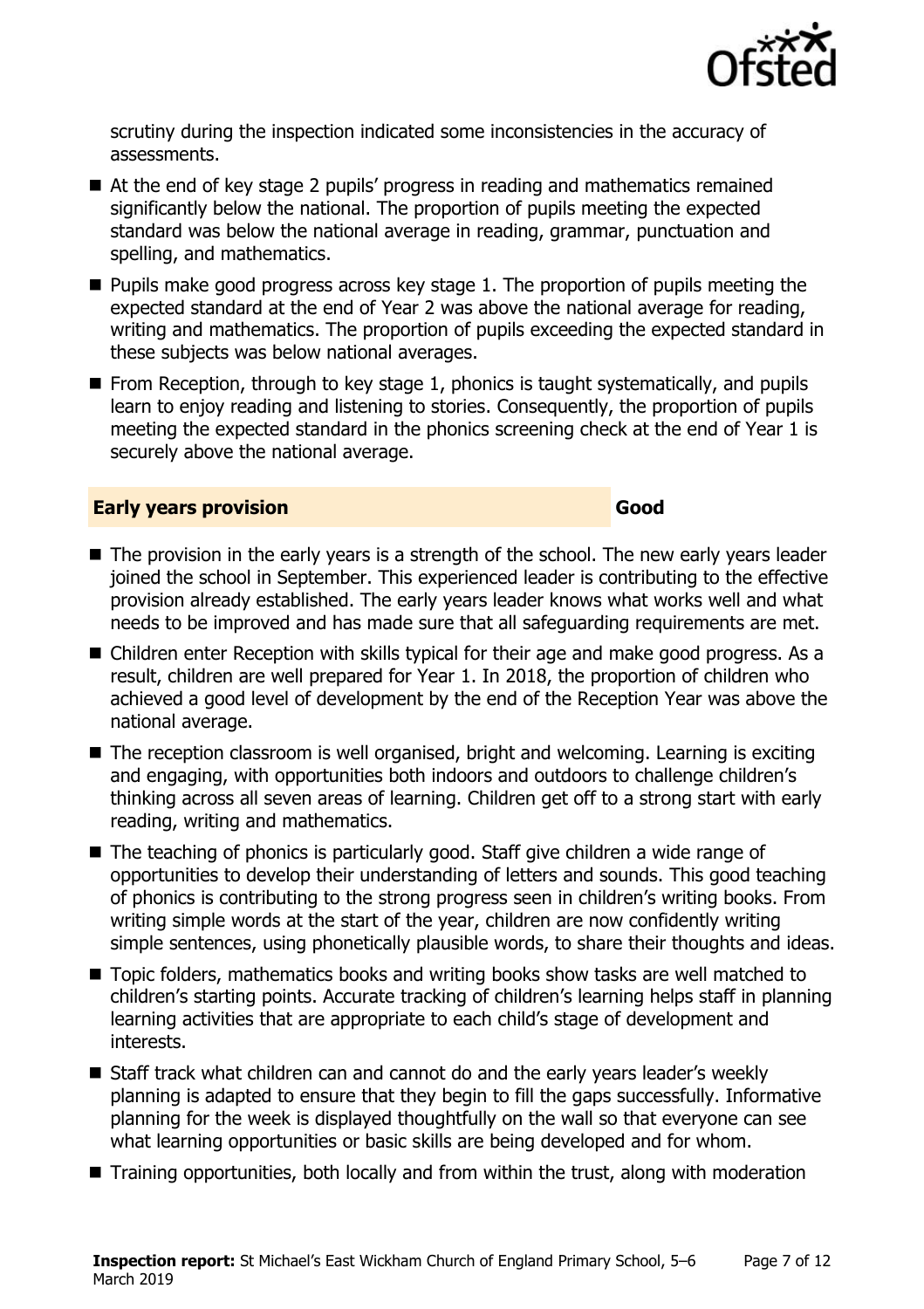

with other settings, is supporting staff in assessing children's progress accurately through observations and discussions about their learning.

Good links are made with the local nursery and other settings on transition into the Reception classes. Parents and carers are also invited to an open evening at the start of term and to summer 'stay and play' sessions prior to joining the school. However, leaders are aware that more effective use of the school's newly introduced electronic logs of children's learning, and opportunities for parents to contribute to these, would support further, greater accuracy in what current children in the early years can do.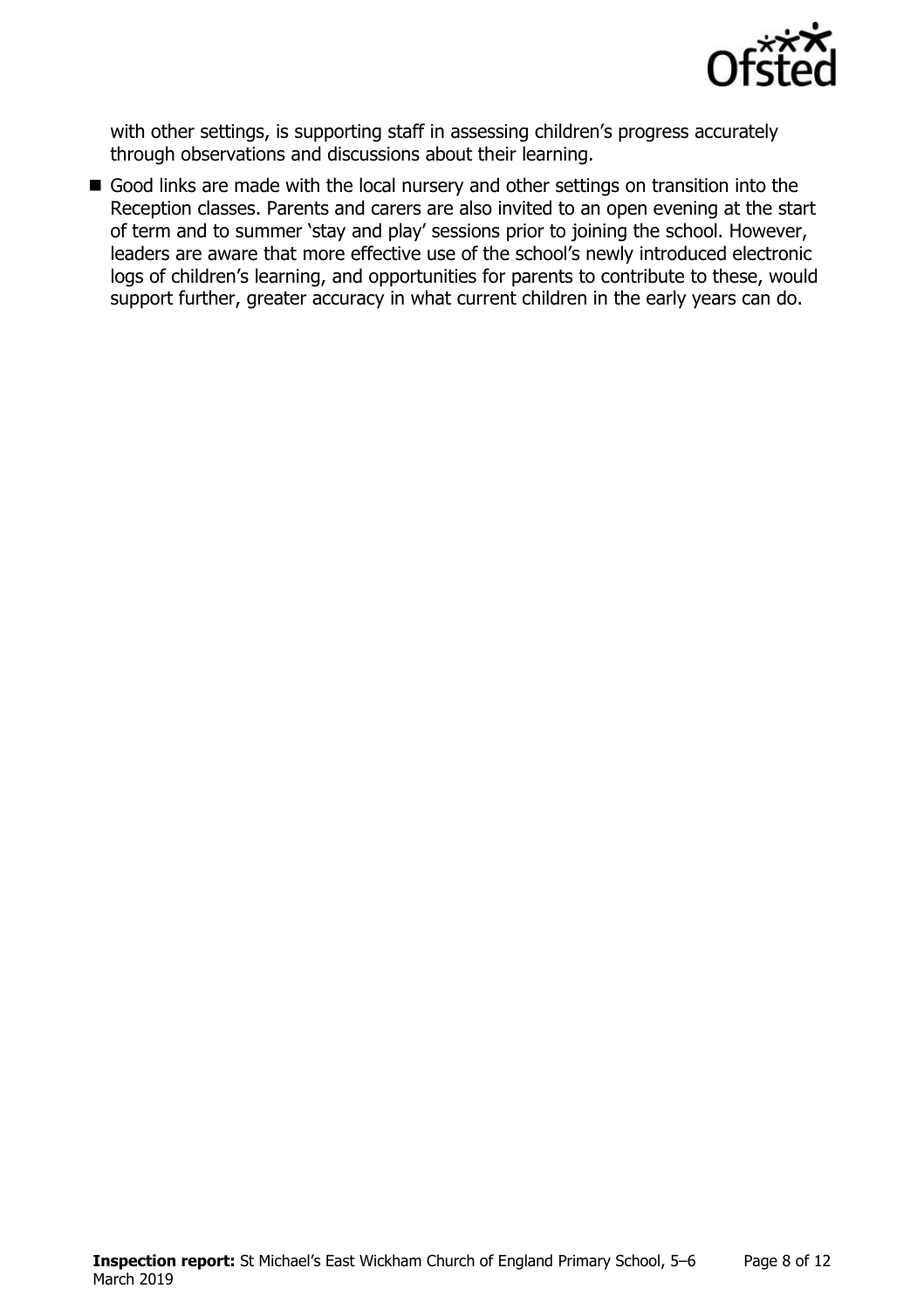

# **School details**

| Unique reference number | 144889        |
|-------------------------|---------------|
| Local authority         | <b>Bexley</b> |
| Inspection number       | 10086817      |

This inspection was carried out under section 8 of the Education Act 2005. The inspection was also deemed a section 5 inspection under the same Act.

| Type of school                      | Primary                                    |
|-------------------------------------|--------------------------------------------|
| School category                     | Academy converter                          |
| Age range of pupils                 | $4$ to $11$                                |
| <b>Gender of pupils</b>             | Mixed                                      |
| Number of pupils on the school roll | 207                                        |
| Appropriate authority               | Board of trustees                          |
| Chair                               | Mrs Nicola Bubb                            |
| <b>Headteacher</b>                  | Miss Tracy Payne                           |
| Telephone number                    | 020 8303 3287                              |
| Website                             | www.stmichaels-eastwickham-ce-school.co.uk |
| Email address                       | admin@st-michaels.bexley.sch.uk            |
| Date of previous inspection         | Not previously inspected                   |

### **Information about this school**

- St Michael's East Wickham Church of England Voluntary Aided Primary School converted to become an academy on 1 September 2017. When its predecessor school, of the same name, was last inspected by Ofsted it was judged to be outstanding overall.
- Many of the teaching staff from the predecessor school transferred directly across into the new academy. In the Spring term, prior to opening, the assistant headteacher of the predecessor school was appointed as the current headteacher. Shortly after, two long-standing teachers were appointed as joint assistant headteachers. All current class teachers, except for the early years leader, were employed from the predecessor school.
- St Michael's East Wickham Church of England Primary School is an average-sized primary school with one class in each year group across key stages 1 and 2. One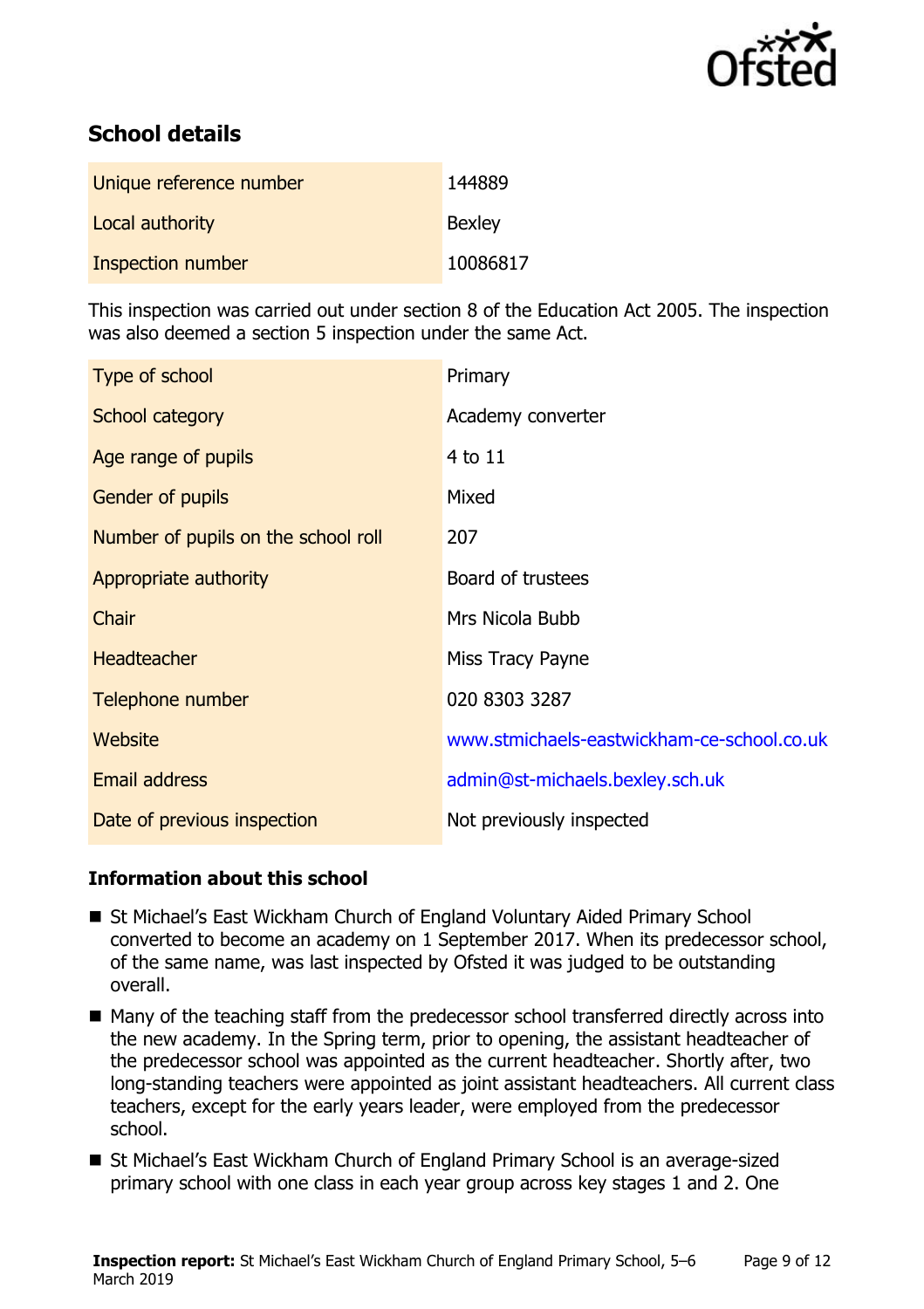

Reception class makes up the early years. The school is part of the Southwark Diocesan Board of Education Multi-Academy Trust.

- The Southwark Diocesan Board of Education (SDBE) Multi-Academy Trust, in operation since September 2016, is a trust comprising one secondary and nine primary schools. The three members act as custodians, while the board of trustees collectively oversees the management and administration of the trust as a whole, delegating authority and responsibility to the strategic advisory board (local governing bodies) as specified in the trusts scheme of delegation. The chair referred to above is the chair of the local governing body.
- The school benefits from both education and operational support received from within the multi-academy trust, and from support brokered by the trust through the diocese's school improvement service.
- Most pupils are from a White British background.
- Very few pupils are known to be eligible for the pupil premium, and the proportion of pupils with special educational needs (SEN) and/or disabilities is below average.
- $\blacksquare$  The school provides an Anglican education for pupils between three to 11 years of age. This Anglican education provision was judged 'good' at the school's most recent section 48 inspection, which took place in February 2019.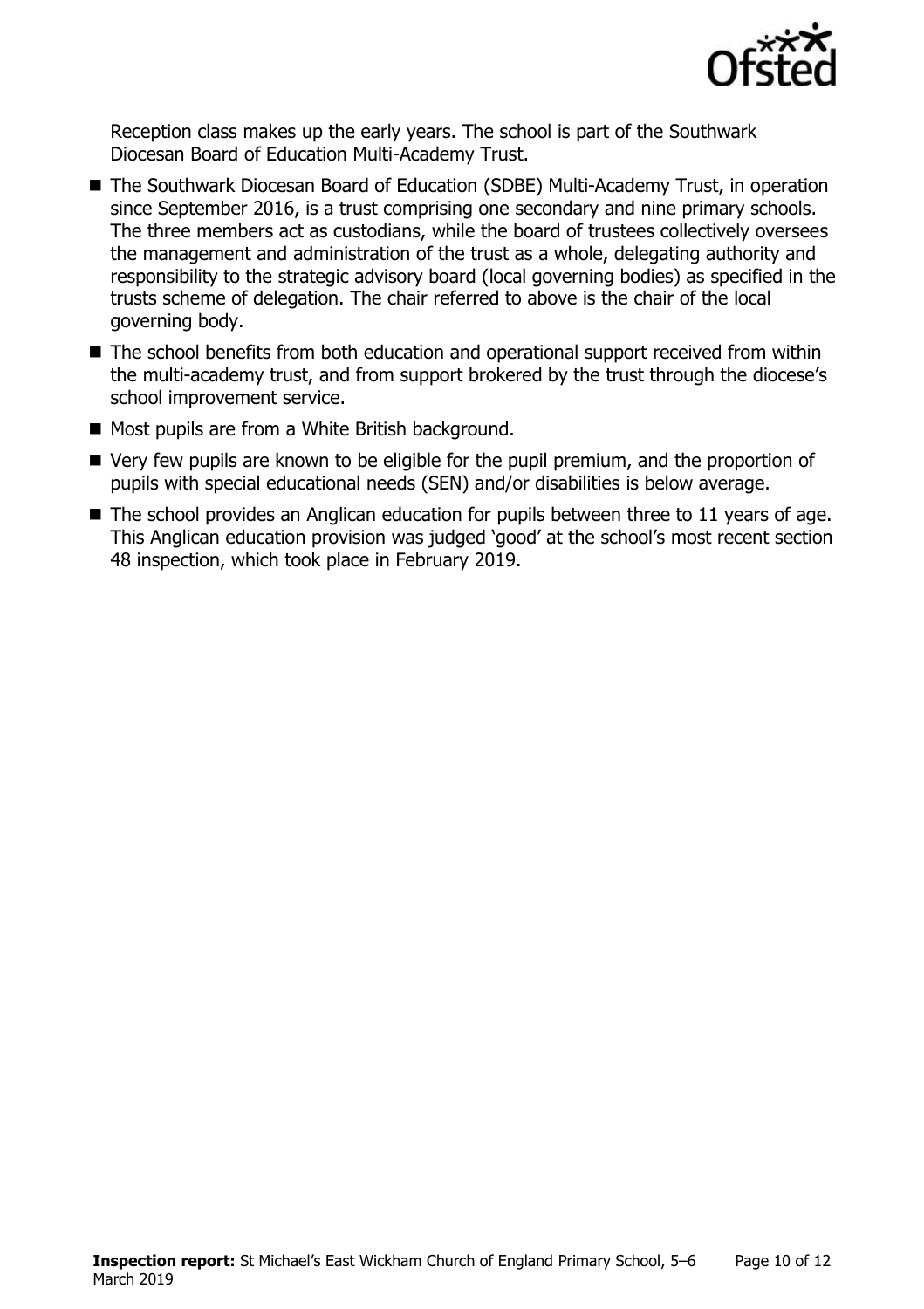

# **Information about this inspection**

- **Inspectors visited all classes to observe teaching and learning, many visits were** undertaken jointly with school leaders. Inspectors spent time looking through pupils' books and at the school's current assessment information, to consider how well pupils learn and achieve overtime.
- Inspectors met with a trustee. A separate meeting was held with an executive leader (the chief operating officer) and the trust's education partner. Inspectors also met with five members of the local governing body, including the chair of governors. A phone discussion took place with a representative from the diocese.
- Inspectors spoke to pupils to discuss their learning and their views on the school. Inspectors observed pupils' behaviour around the school, including at playtimes and during the lunch break. They heard pupils read.
- Inspectors met with senior leaders to review the impact of their work, as well as middle leaders who are responsible for the leadership of English and mathematics and the early years and the special educational needs coordinator. Inspectors also met with a group of staff from across the school.
- Inspectors examined a range of school documents, including leaders' own evaluation of the school's effectiveness. Inspectors also considered a range of reports, policies and documents on the school's and the trust's website, including the trust's scheme of delegation for the school.
- Inspectors met with the headteacher and with a member of staff who oversees the single central record of checks on staff.
- Inspectors gathered the views of parents through informal discussions in the playground at the start of the day. Inspectors also considered the 56 responses to Ofsted's online survey, Parent View.

#### **Inspection team**

**Jean Thwaites, lead inspector Figure 1.1 Her Majesty's Inspector** 

**Rosemary Keen Construction Construction Construction Construction Construction Construction Construction Construction Construction Construction Construction Construction Construction Construction Construction Construction**